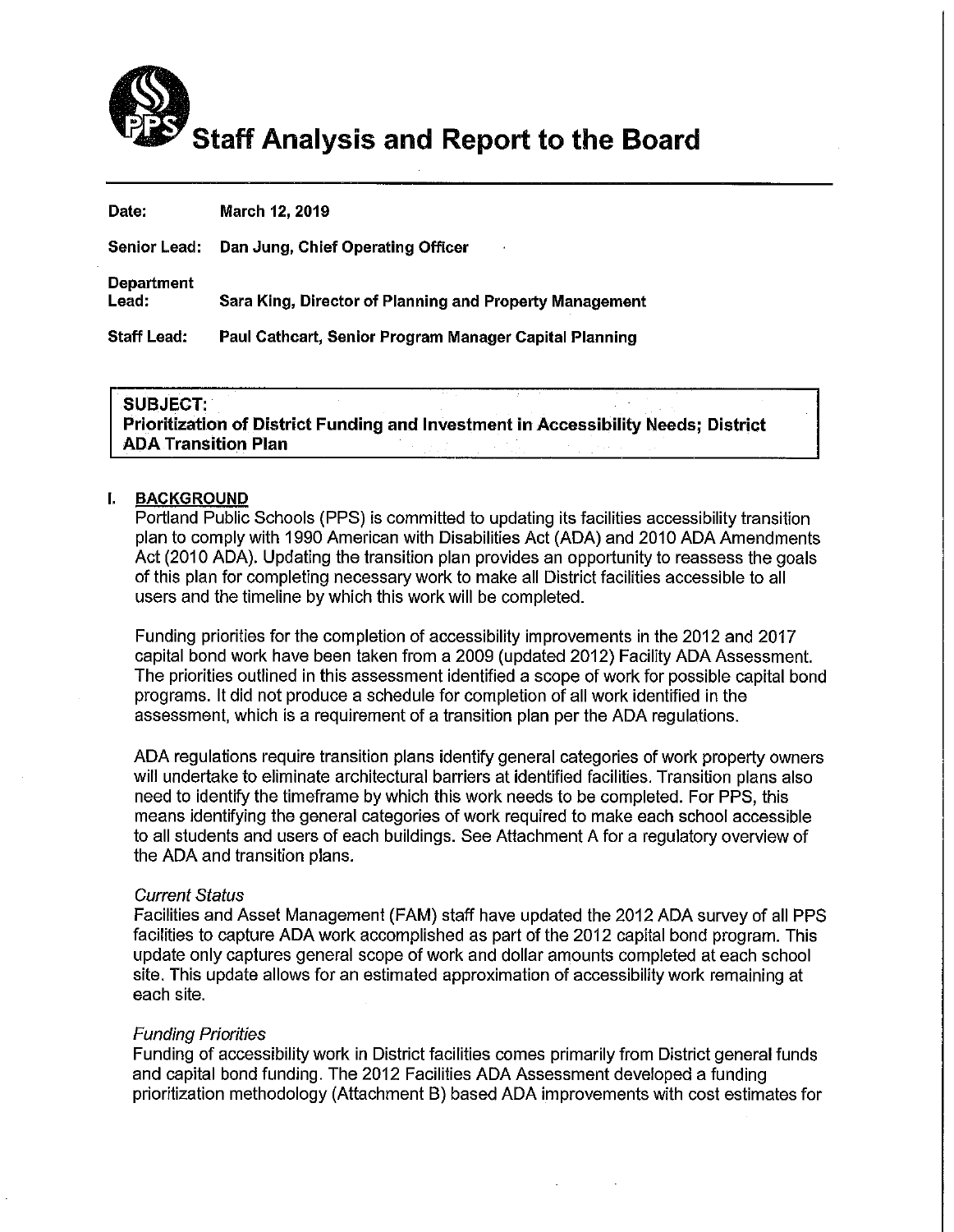PPS FAM. The PPS 2012 and 2017 capital bond program ADA improvements were informed by the by the prioritization methodology.

The Office of School Modernization (OSM) project team members performed field updates of 2012 ADA Assessment to refine the scope of individual accessibility improvements projects completed as part of the 2012 and 2017 capital bond program. Additional District resources beyond the current capital bond funding will be required to make all District facilities fully compliant with accessibility requirements.

Staff is seeking Board and community input on the prioritization of funding for future accessibility work as the basis for deciding the sequence of work to be identified in the update of the District's transition plan. Staff's interviews with physical therapists in PPS Special Education noted a strong desire to have one school at each configuration within each high school cluster fully accessible providing families with accessible facility options that minimize travel. Other funding options could include an emphasis on completing accessibility work at Special Education facilities, completing main floor accessibility in all school facilities and completing accessibility work in conjunction with other facility repairs (current approach).

Staff intends to seek Board adoption of the transition plan update later this spring. FAM will revise the sequence and cost estimates of accessibility work in the transition plan based on the current facility condition assessment.

#### II. RELATED POLICIES/BEST PRACTICES

#### Title II of the 1990 Americans with Disabilities Act

Title II of the American's with Disabilities Act requires that ADA Transition Plans contain at a minimum:

- 1. A list of the physical barriers in a public entity's facilities that limit the accessibility of its programs, activities, or services to individuals with disabilities;
- 2. A detailed outline of the methods to be utilized to remove these barriers and make the facilities accessible:
- 3. The schedule for taking the necessary steps to achieve compliance with title II. If the time period for achieving compliance is longer than one year, the plan should identify the interim steps that will be taken during each year of the transition period; and,
- 4. The name of the official responsible for the plan's implementation.

#### PPS 2012 Long Range Facilities Plan

- Goal 2, Facility Goals: Every PPS school shall be safe, healthy, accessible and designed to meet students' essential needs.
- Goal 1, Facility Goals: Every PPS school shall provide an equitable and effective learning environment that maximizes the achievement of every student.
	- o Facilities will support student success equitably. Portland Public Schools will create effective, accessible and inclusive learning environments that help all students achieve.
- Guiding Principle D: Practice Inclusivity
	- o Provide facilities that support effective, accessible, inclusive learning environments for all students.
	- o Renovated facilities will meet Universal Design guidelines and be fully accessible and ADA compliant.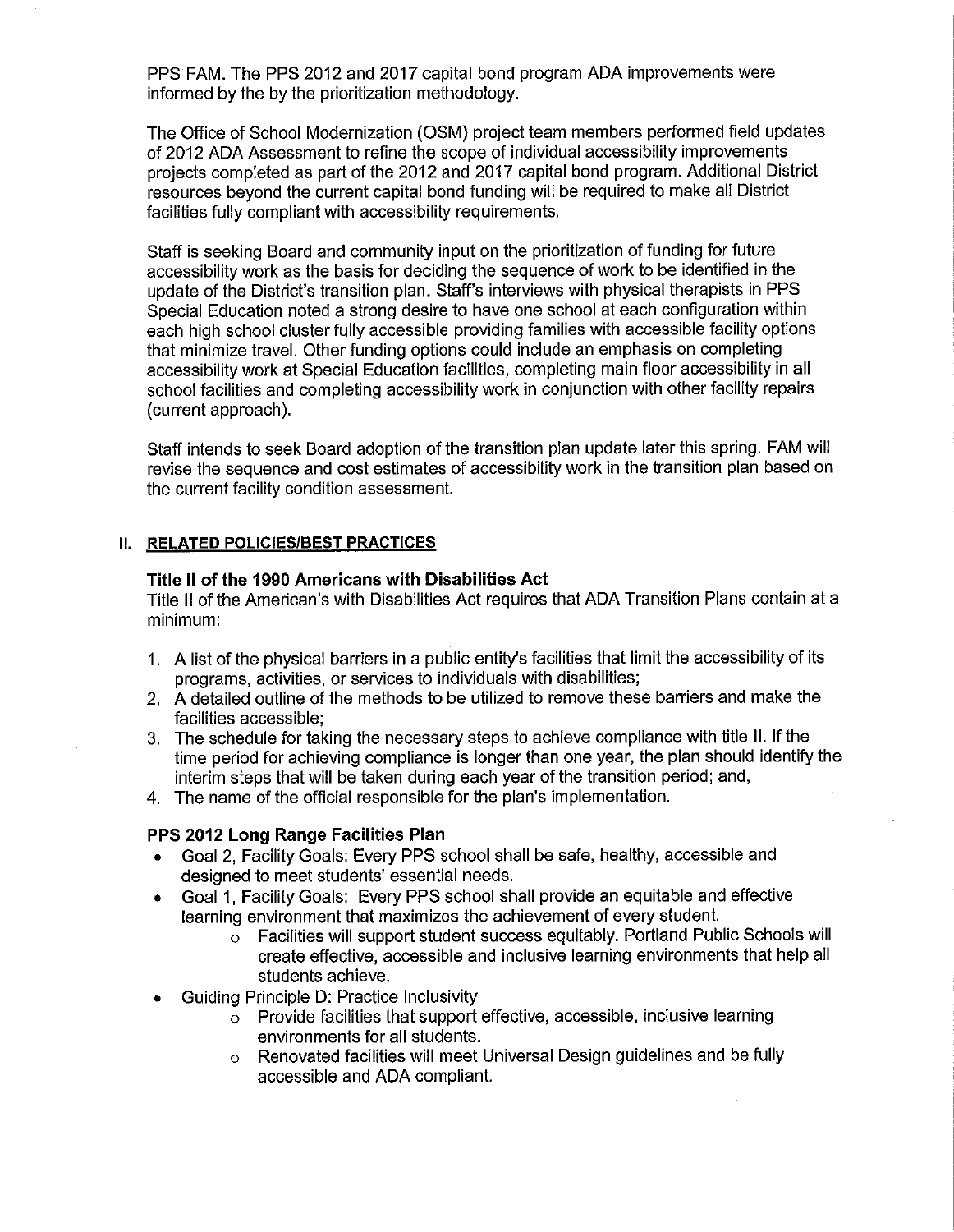#### General ADA Guidelines, 2012 ADA Facilities Assessment; See Attachment C.

## III. ANALYSIS OF SITUATION

Updating the District's ADA Transition Plan provides an opportunity to reassess prioritization of funding for work to make District facilities accessible to all. The 2012 Facility ADA Assessment provided prioritization for ADA improvements to facilities (Attachment B). Generally speaking these guidelines look to remove barriers to building access starting at the edge of the property (sidewalk; parking lot), into and through buildings spaces (including doors, sinks and plumbing fixtures) needed to provide all relevant program requirements for students and concluding with on-site recreational facilities.

### **Identification of needed work and schedule**

The primary requirement of the ADA transition plan is the identification of a timeframe by which all barriers to accessibility in all facilities will be completed. The 2012 Facilities ADA Assessment attempted to identify (not all facilities were physically assessed) barriers to building accessibility. The 2012 and 2017 capital bonds have made accessibility improvements. Information regarding these improvements is generally captured in a scope of work completed for each project. However, the scope of work for each project typically does not provide the level of detail that would allow the quantity of items and materials identified in the 2012 assessment to be adjusted to capture the work beyond the general categories of work.

The prioritization of funding will determine the scope and sequence of work being completed. Currently, 2012 and 2017 capital bond funding of accessibility work is to complete some or all of the scope of work identified in the 2012 Facilities ADA Assessment while contractors at facilities completing other work (roof repair, etc.). While this approach provides some economies of scale by containing the accessibility within a larger package of facility improvements, it rarely brings a site into full compliance with the ADA regulations.

Attachment C identifies four potential scenarios for ADA transition plan. Staff will evaluate these scenarios with input from the PPS Special Education community. District staff working with students needing ADA accommodations (physical therapists and occupational therapists) have expressed a strong desire to have one school at each configuration (elementary, middle, high school) in each cohort fully accessible.

#### IV. FISCAL IMPACT

Funding priority to complete the work identified in the transition plan will affect the schedule by which the work is completed. For instance, making one elementary, middle and high school in every cohort fully accessible is not as fiscally efficient as completing accessibility work in schools concurrently with other capital bond work. This approach however could make more schools fully accessible to students sooner. The fiscal impact of the funding priorities will be evaluated in the transition plan.

### V. COMMUNITY ENGAGEMENT (IF APPLICABLE)

PPS prioritization identified in the 2012 Facilities ADA Assessment was completed by staff. To date, staff has engaged District physical therapists regarding options for prioritization of accessibility funding. Staff will engage the parent community through a focus group session with stakeholders of the District's Special Education community and apply the funding prioritization recommendations from these focus group sessions to the draft transition plan for the Board's consideration.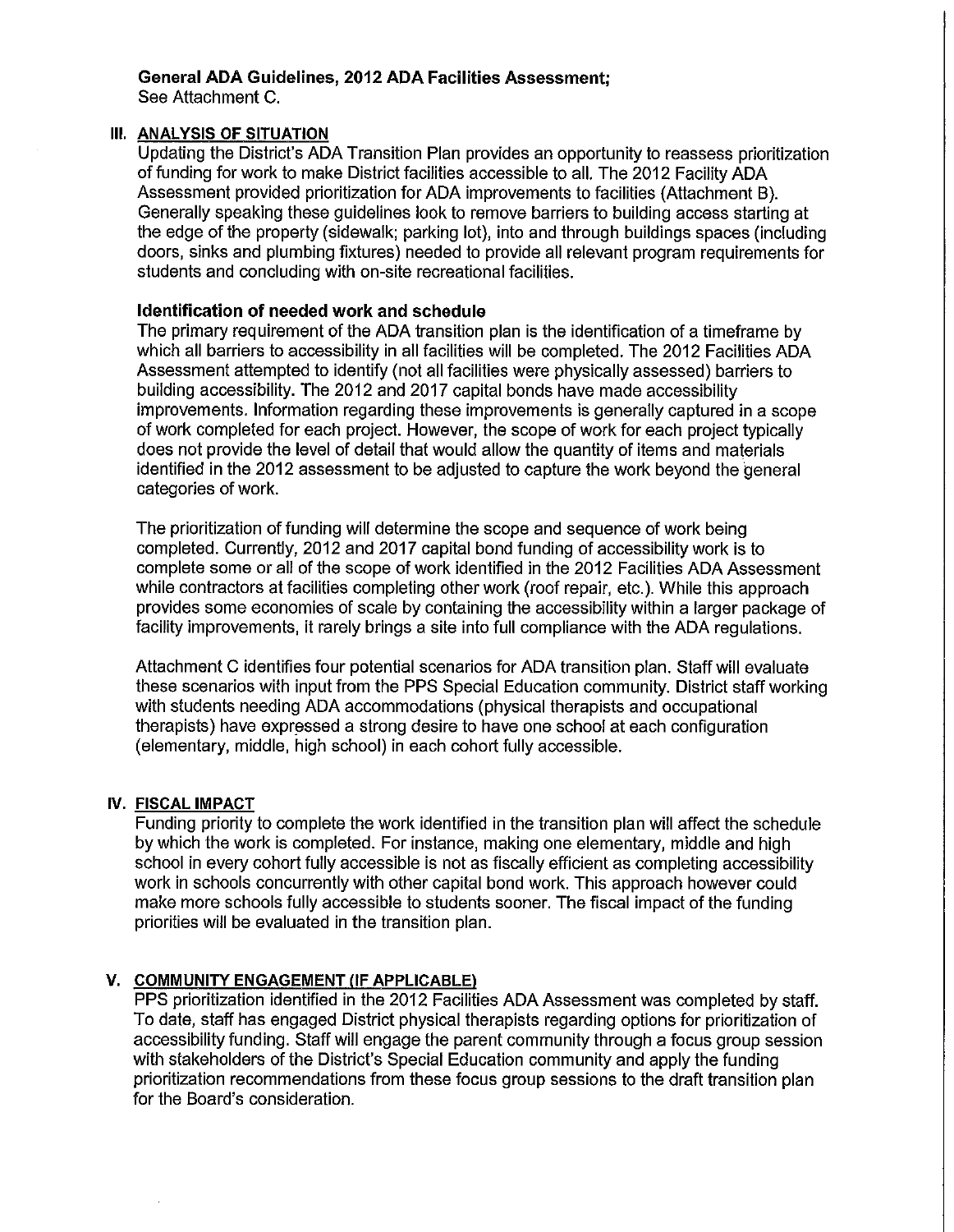#### VI. TIMELINE FOR IMPLEMENTATION/EVALUATION

Staff will hold a focus group meetings in March (and April if necessary) and use the input from this meeting to produce the draft update of the ADA transition plan in May.

#### VII. BOARD OPTIONS WITH ANALYSIS

Sponsor public discussion of priorities; provide feedback on draft transition plan on funding priorities and amount to determine schedule to complete work.

#### **VIII.STAFF RECOMMENDATION**

Board direct staff to engage with the District's Special Education community in discussion of funding priority options. Funding priorities will inform the schedule of work in the District's ADA transition plan update.

IX. I have reviewed this staff report and concur with the recommendation to the Board.

**Guadalupe Guerrero** Superintendent **Portland Public Schools** 

 $5/7/19$ **Date** 

#### **ATTACHMENTS**

(List all supporting documentation, including resolution, etc.) A. ADA regulatory overview B. Funding prioritization from 2012 Facility ADA Assessments C. PPS General ADA Guidelines, 2012 Facility ADA Assessments D. Potential funding scenarios

PPS District Priorities FY 2018-19

- 1. Set a clear Vision and Strategic Plan
- 2. Create equitable opportunities and outcomes for all students
- 3. Build management and accountability systems and structures
- 4. Allocate budget, funding and resources focused on improving outcomes for students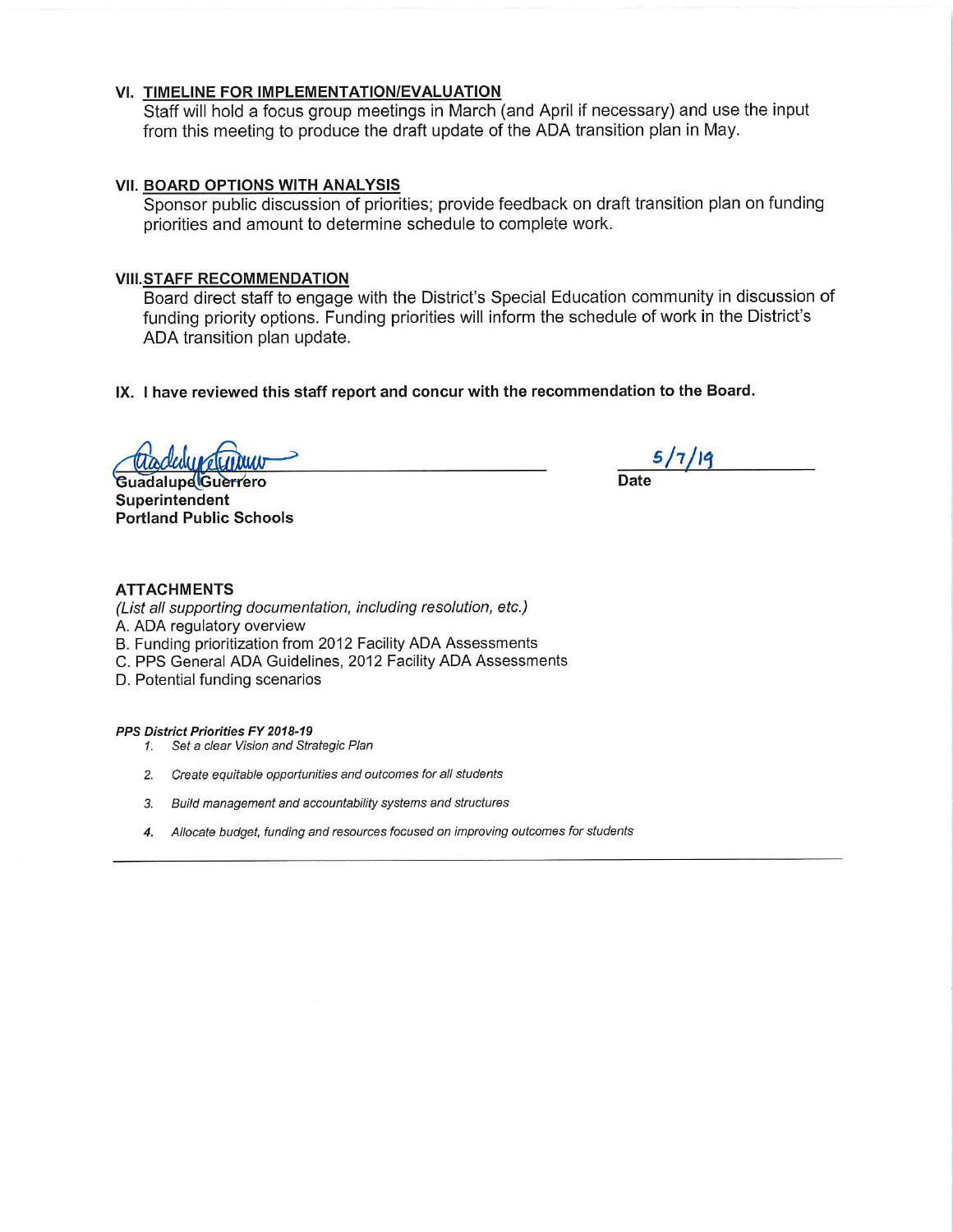# **ATTACHMENT A**

#### Regulatory Background

The federal regulations implementing the 1990 ADA required public entities to develop transition plans to ensure existing facilities become accessible. The 1990 ADA places different requirements on a public entity depending on what kind of work is being done, included a set of accessibility guidelines, defining when accessible features are required and specific dimensions for those features. These guidelines were incorporated into model building codes, and provisions were made for prioritizing and applying the requirements, or reasonable alternatives, in renovations of existing buildings.

As 1990 ADA requirements were applied to buildings, questions arose about both the definition of disabilities requiring accommodation and the appropriateness of specific dimensions in some facilities. The United States Access Board (USAB) developed supplements and revisions to the ADA Accessibility Guidelines in response. These included detectable warnings, building elements for children's use, play areas and recreation facilities. The United States Department of Justice incorporated the USAB revisions into the 2010 ADA. The 2010 ADA Accessibility Guidelines became effective on March 15, 2012.

The 2010 ADA expanded the definition of disability but otherwise does not define the physical accommodations required for special education facilities. Although the law requires accommodation, it is silent regarding the program structure and building requirements beyond those typically needed for physically impaired people. PPS is at liberty to continue to provide dedicated special education facilities and special education classrooms and programs within the K-12 schools, and to change them as needed. When special education classrooms are moved into existing schools, the existing classroom features may not support special education class programs.

There is also a requirement that any facility that is substantially altered or if new construction begins after 2012, the alteration or new construction must conform to the 2010 ADA Standards for Accessible Design. The 2010 Standards became effective on March 15, 2012. In relation to newly constructed or altered facilities, the additional accessibility alterations or cost of construction are only required to the extent the added accessibility costs do not exceed 20% of the cost of the total alteration or construction.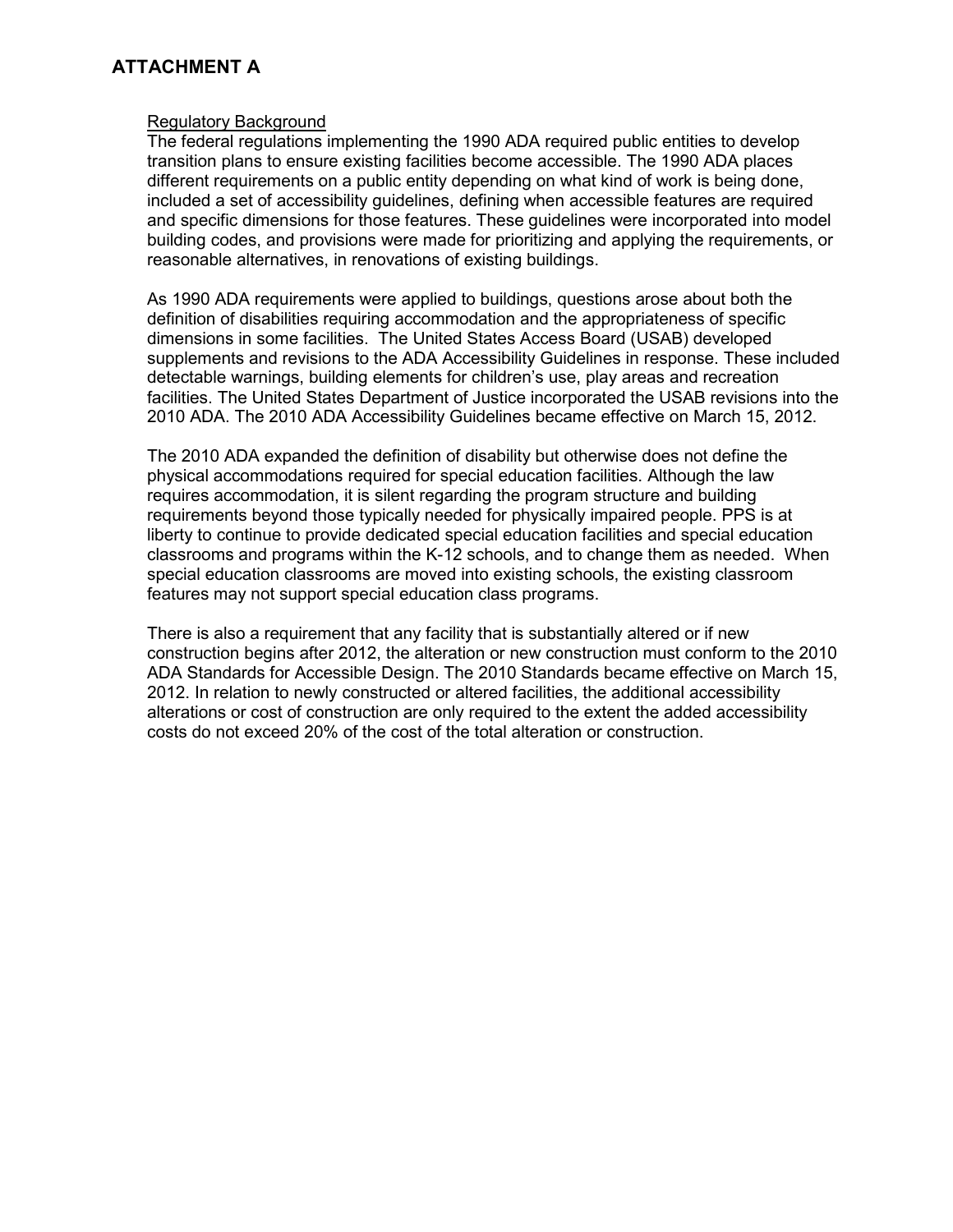#### **ATTACHMENT B**

#### **Scenario A: Special Education Full Accessibility**

PPS currently provides full time special education (SPED) programs for students and young adults in all or a portion of the facility:

- 1. Pioneer Program at Holladay grades K‐6
- 2. Pioneer Program at Youngson grades 5‐9
- 3. Pioneer@Cleveland
- 4. Pioneer@Wilson
- 5. Pioneer@Benson
- 6. Pioneer@Youngson
- 7. Community Transition Program at Green Thumb

While ADA is silent on SPED and not all SPED students require fully accessible school sites, accessibility upgrades to the above sites benefit students who are considered historically underserved by PPS.

As accessibility upgrades are included in the Benson High School modernization, it would be possible to complete full upgrades to the other six sites within the funding allocated under the 2017 bond program.

The likely timeline to achieve Scenario A is four years.

#### **Scenario B: HS Cluster Full Accessibility Pathway Thru K‐12**

This scenario assumes PPS would, at a minimum, provide a full accessibility pathway through the grades K‐12 in each high school cluster. Cost analysis suggests that 2017 bond program funding allocation in combination with an annual, dedicated ADA upgrade budget held in FAM, could result in each high school cluster have one K-5 elementary, middle school, and high school that are fully accessible.

The Cleveland and Jefferson high school clusters have the highest need on a cost basis to accomplish such a pathway.

The likely timeline to achieve Scenario B is eight years assuming dedicated funding to FAM at approximately \$1.5M a year.

#### **Scenario C: District‐Wide School Sites Main Floor Only Full Accessibility**

As ADA allows PPS to leverage its portfolio to provide accommodation, it could be possible to provide main floor only full accessibility for all K‐12 school sites (including SPED) if 2017 bond program funding allocation in combination with an annual, dedicated ADA upgrade budget held in FAM.

The likely timeline to achieve Scenario C is eight years assuming dedicated funding to FAM at approximately \$1.5M a year.

**Scenario D: Complete ADA Improvements at Schools Receiving Health and Safety Improvements** In this scenario, ADA improvements identified in the AMA assessment would be completed in conjunction with other health and safety improvements at schools. The costs of this scenario have not currently been modeled.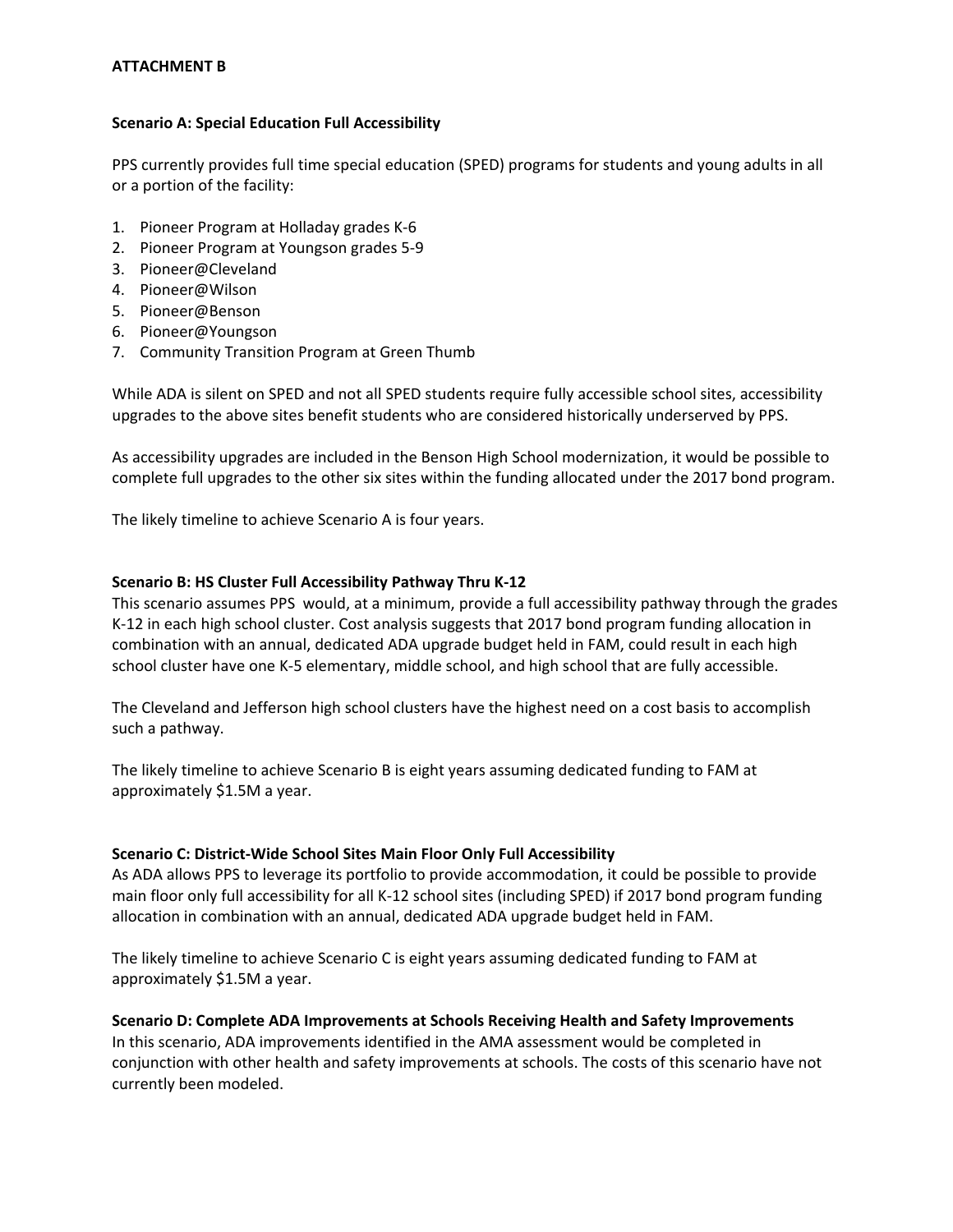#### Note on Focus Option and Alternative Programs

As PPS offers Focus Option and Alternative programs it is likely that at some future date a student with physically impairment will be admitted to one of the following schools:

- Buckman Arts K-5
- Creative Science School K-8
- da Vinci Arts Middle School
- Odyssey Program @ E. Sylvan K-8
- Sunnyside Environmental K-8
- Winterhaven Math, Science & Technology K-8
- Metropolitan Learning Center
- Alliance High School at Meek

It is unlikely that PPS could leverage its facilities portfolio to provide like accommodation in terms of programming offered at the above sites for some physically impaired students. If focus language schools are included then the number of sites where accommodation issues could arise grows from eight to nineteen. PPS will need to make a policy decision regarding Focus Option and Alternative Programs and accommodation. Said policy should inform the possible capital planning scenarios described above.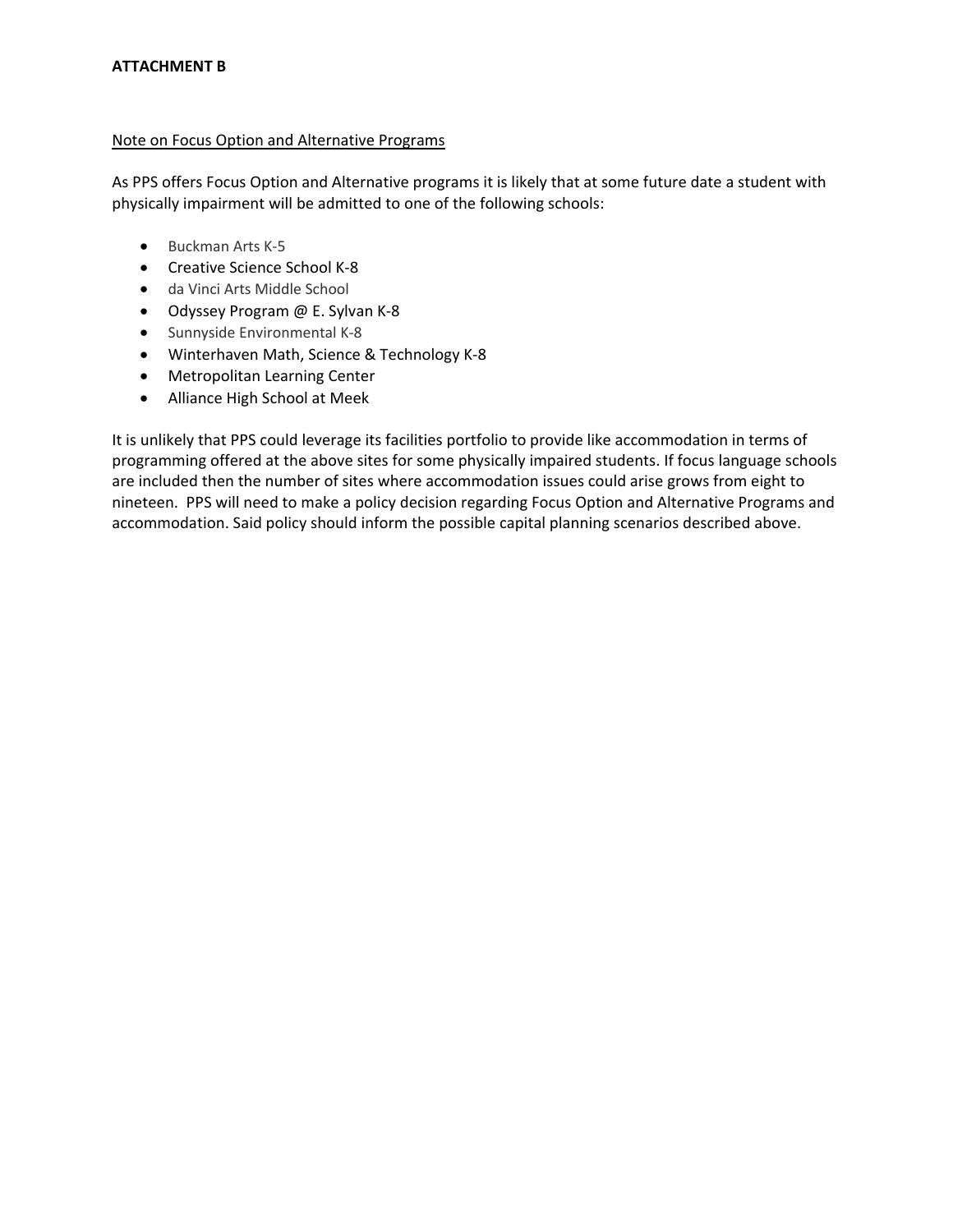# ATTACHMENT C

# PORTLAND PUBLIC SCHOOLS GENERAL ADA GUIDELINES

March 2013

General Comments

- 1. All facilities are to be fully accessible to the extent allowed by resources and existing conditions of the schools and other facilities.
- 2. New replacement schools will be fully accessible.
- 3. Schools receiving full modernization are to be fully accessible.
- 4. ADA upgrades are to be made in accordance with the new PPS ADA standards, subject to onsite conditions and modifications or additions to the standards.
- 5. Priority is to be given to elements of the plan according to the following:
	- a. In response to requirements in the 2010 ADA Standards for Accessible Design.
	- b. In response to a documented need that cannot otherwise be managed.
	- c. Implementation of the elements identified in the ADA Facility Assessment.
	- d. Need arising from re-purposed buildings.
- 6. Installation of elevators to make multiple floors accessible is to occur:
	- a. As resources permit.
	- b. In accordance with prioritization based on the greatest need; K-5, 6-8, and K-8 schools with common facilities on other than main floors.
	- c. Equitably distributed across schools and school clusters.

#### Site Elements

- 7. Provide accessible parking and striping or signed on-street parking at each facility. (It was assumed that coordination with the City of Portland would occur to arrange for them to pay for and install on-street accessible parking, since it is beyond the PPS property line. Although locations are identified in the reviews, the spreadsheet does not include costs for that work.)
- 8. Provide an accessible route to an accessible entrance at each facility, including sidewalk, ramps, lifts and stairs.
- 9. Provide detectable warnings and pavement striping where the accessible pedestrian route crosses a vehicular traffic lane, giving priority to instances where the accessible pedestrian route crosses a major vehicular traffic lane; truck traffic, high volume of cars and/or poor sight lines.

#### Accessible Route & Reach Range

- 10. Provide accessible doors and lever hardware to all common areas used by students, staff and parents. (Rooms include but are not limited to main entrance, main office, gymnasium, auditorium, cafeteria, library/media center, health center, counseling office, career center, activity center, and staff work/copy/lounge.)
- 11. Provide lever door hardware on all classroom doors, giving priority as needed for student and staff access to programs.
- 12. Where doors have closers, adjust them to open with 8.Slbs of force maximum at exterior doors and 5 lbs of force maximum at interior doors (except where higher forces are needed to close fire doors.)
- 13. Provide a power-operated door at main entries as needed for student and staff access to programs.
- 14. Provide power-operated doors at restrooms where corridor side clearance is less than 12".
- 15. Provide an accessible route within the facility, including sidewalk, ramps, lifts, elevators, and stairs.

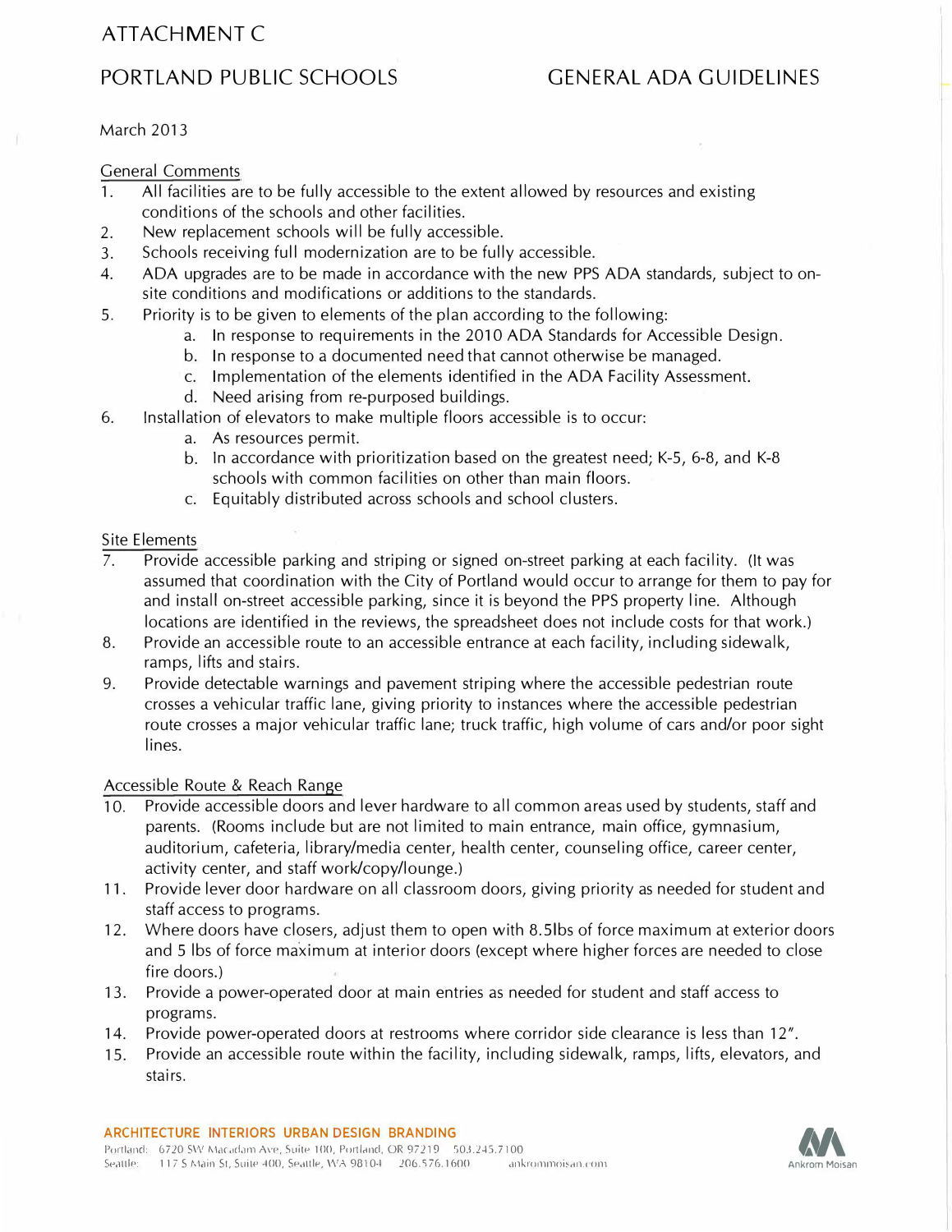16. Where functional accessories such as pencil sharpeners and coat hooks are provided but not already in accessible reach range, lower to 48" high maximum.

#### Plumbing Elements

- 17. Provide an accessible drinking fountain on each accessible level. Dual-height accessible drinking fountains are preferred in at least one location in each facility where a replacement fixture is needed.
- 18. Provide one boys and one girls accessible restroom on each accessible level.
- 19. Provide at least one unisex faculty restroom on the main level. At multi-level schools with existing staff restrooms on levels above and/or below the main level, renovation where possible to provide additional staff restrooms is preferred.
- 20. Provide one boys and one girls accessible shower where showers are provided in the facility. (It was assumed that the K-5 facilities were using existing locker/shower facilities for storage or other uses. Although locations are identified in the reviews, the spreadsheet does not include costs for that work.)
- 21. Provide at least one lowered sink with accessible controls and clearances where sinks are provided at common areas used by students, staff and parents on accessible levels.
- 22. Provide at least one lowered sink at with accessible controls and clearances where sinks are provided at specialized classrooms; home economics, science labs, and art rooms for example. (The spreadsheet reflects cost for sinks in at least one of each type of specialized classroom at each facility.)

#### Communication Elements

- 23. Provide a two-way audio/visual communication device & remote door opener at the main accessible entry door to contact the main office when the door is locked during the daytime for security reasons.
- 24. Provide visual fire strobes at accessible girls, boys and staff restrooms.
- 25. Provide accessible signage at accessible parking, main accessible entry, accessible restrooms, common areas, and as needed for programs at classrooms. If permanent signage is provided at classrooms, provide accessible signage. (The spreadsheet reflects permanent signage at common spaces and classrooms in each facility.)
- 26. Provide assistive listening devices at auditoriums and as needed for program at classrooms. (The spreadsheet reflects portable assistive listening devices in each facility.)
- 27. Where telephones are provided but not already in accessible reach range, lower to 48" high maximum. Where public pay telephones are provided, also provide a counter, power and TTY devices.

#### Special Spaces

- 28. Provide wheelchair and companion seating out of the main traffic aisles at auditoriums and gymnasiums where fixed seating is provided. Modify any obstructions to seated line of sight at the wheelchair seating.
- 29. Provide lockers with accessible controls within reach ranges as needed for program.
- 30. Provide a lowered work area and accessible clearances at sinks and opposing cabinets at home economics kitchens.

#### Built-In Elements

31. Modify an existing transaction counter in the main office, library/media center, and at one ticket sales window where provided, to lower a portion of the counter to accessible height.

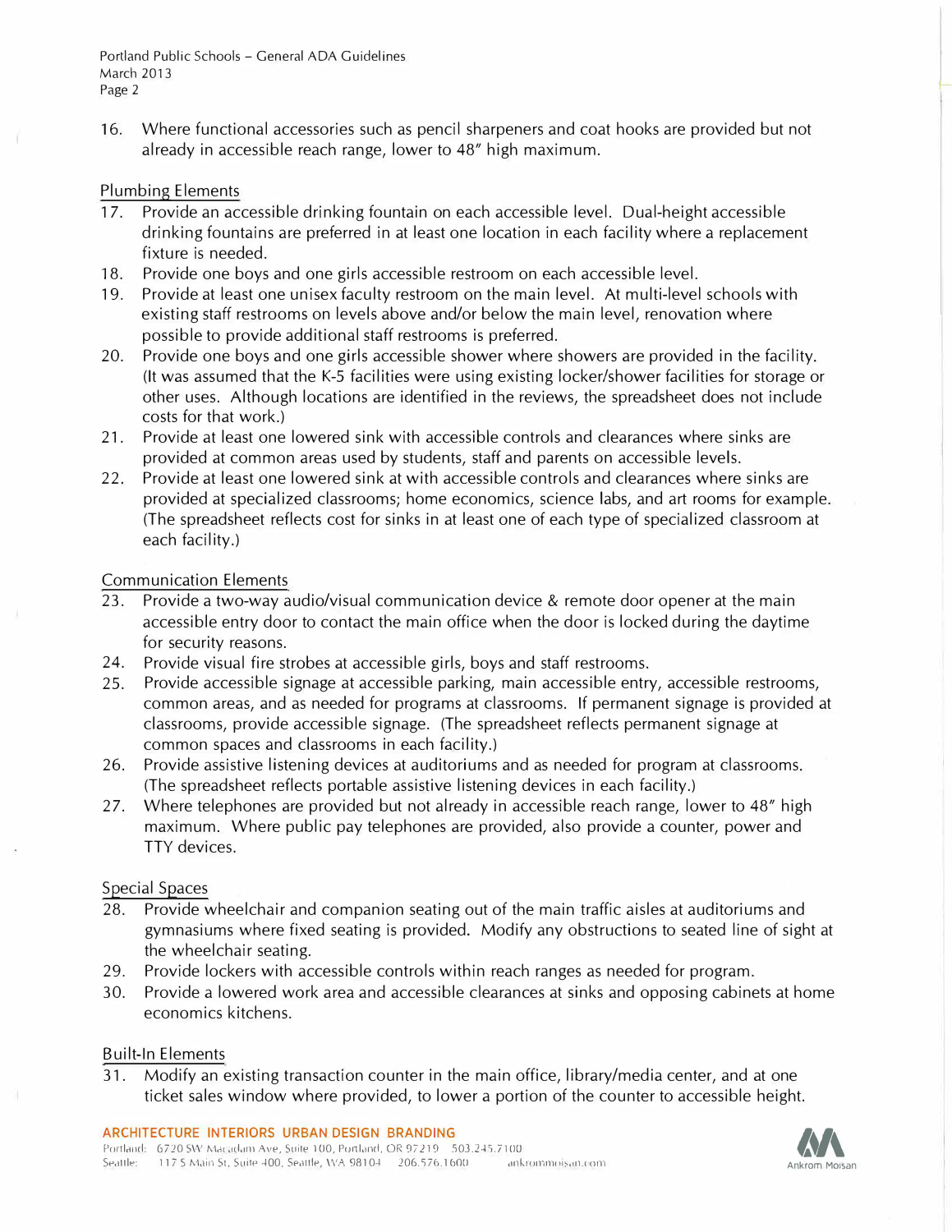Portland Public Schools - General ADA Guidelines March 2013 Page 3

- 32. Provide accessible benches with backs at locker rooms, play fields and at play yards where benches are provided.
- 33. Modify the serving line height if it is not already within PPS/ADA reach range. Move the serving line if needed to allow 36" wide accessible route.

#### Recreation Facilities

- 34. Provide an accessible route to the playground, between one of each type of ground level play components, and to elevated play structures.
- 35. Provide playground surface at accessible routes that allow stability and traction for wheelchair use and fall protection in the immediate area of play equipment to meet minimum ASTM requirements.
- 36. Where elevated play structures are provided, provide a transfer system and steps and/or a ramp to provide access to at least 50% of the elevated play components. Where a ramp is provided, provide an accessible route within the elevated play structure to at least 50% of the play components.
- 37. Provide an accessible route at one of each type of exercise equipment where provided.